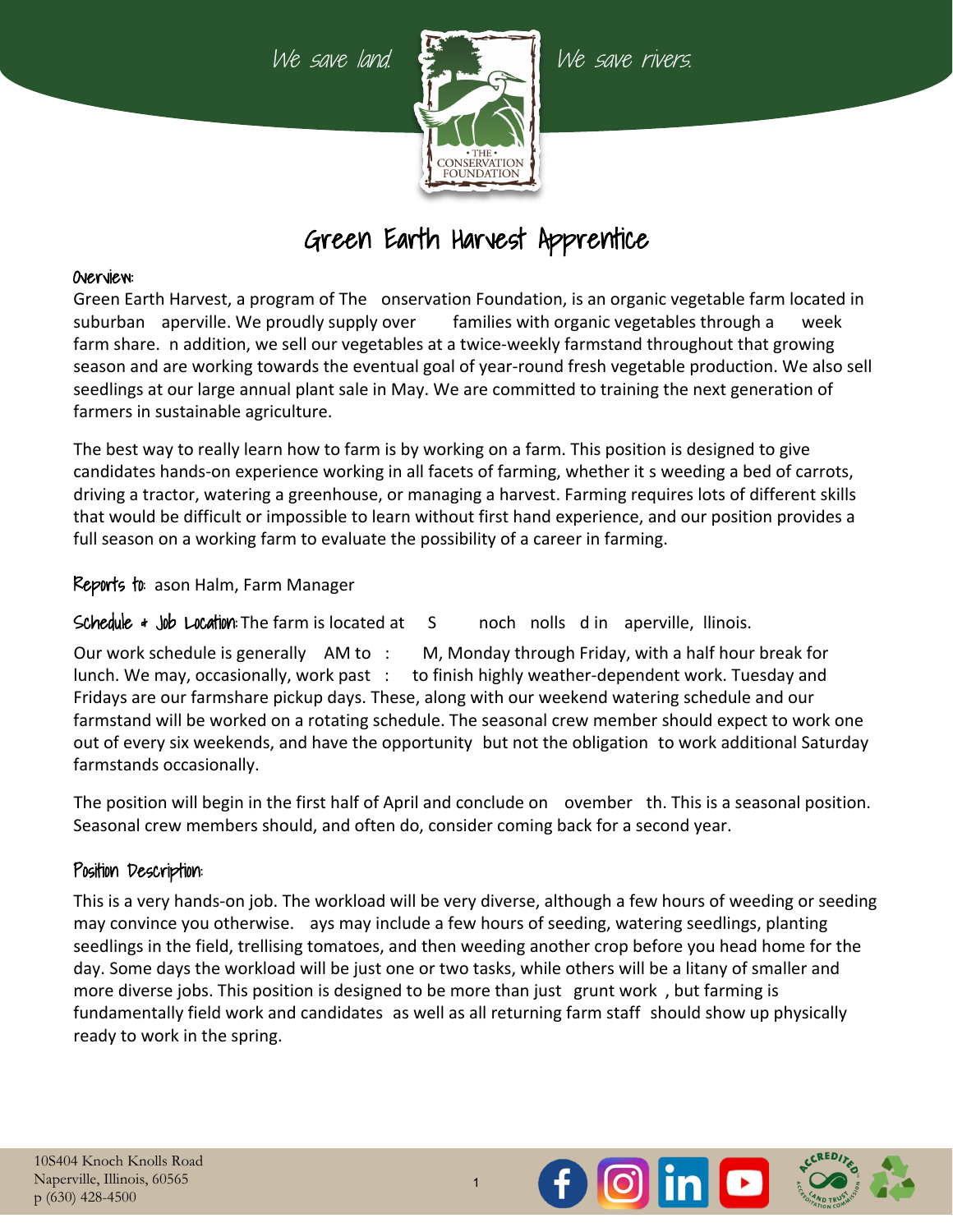

The Farm Manager and Assistant Farm Manager will work directly with the seasonal crew member to provide training and oversight so they know how to do all work required and know when to ask questions for further clarification. seasonal crew members will also receive a farm orientation and become familiar with the broader organization and spend time throughout the season to become familiar with the buildings, equipment, people, and processes specific to Green Earth Harvest, as appropriate. Seasonal crew members will have an entry, mid-season, and exit formal interview with the Farm Manager, and will continuously receive informal feedback throughout the season. We also greatly value feedback we receive from seasonal employees, from starting seeds all the way through to sales.

We often refer to seasonal crew members as apprentices, knowing that while we have an obligation to our production goals, many seasonal crew members join us for the season in order to further their skills, education, and experience in pursuit of a career in farming, and we do seek to educate as we work alongside one another.

Our crew works well together, and we pride ourselves on our farm work culture. We will have three to four seasonal crew members this season and three to four returning staff. Farming, particularly on this farm, is not a solo enterprise and the seasonal crew member will be expected to work productively and respectively with others. Our goal is to meet our production goals for the season and grow as individuals and as a team throughout the year, but respect for oneself and one another and a safe working environment are the prerequisites to those goals. These prerequisites are nonnegotiable and all employees are expected to uphold them at all times.

Tasks may include, but will not be limited to:

Greenhouse work: seeding, watering, transplanting, monitoring seedlings Field work: planting, seeding, weeding, trellising, setting up row covers, fertilizing, and field prep Harvesting: harvesting, washing, sorting and storing produce, maintaining harvest records Working with customers: working farm share pickup, the farmstand

# Pay & Benefits:

This position pays hour. In addition, seasonal crew members are entitled to three paid holidays Memorial ay, uly Fourth, and abor ay, two and a half sick days, and one week of paid time off in accordance with The onservation Foundation s H policies. Seasonal crew members are also, after their first days of employment, eligible for an employer match of  $\qquad$  of their  $\qquad$  k contributions, up to  $\qquad$  of wages. Seasonal crew members are highly encouraged to bring the vegetables and produce they grow home throughout the season.